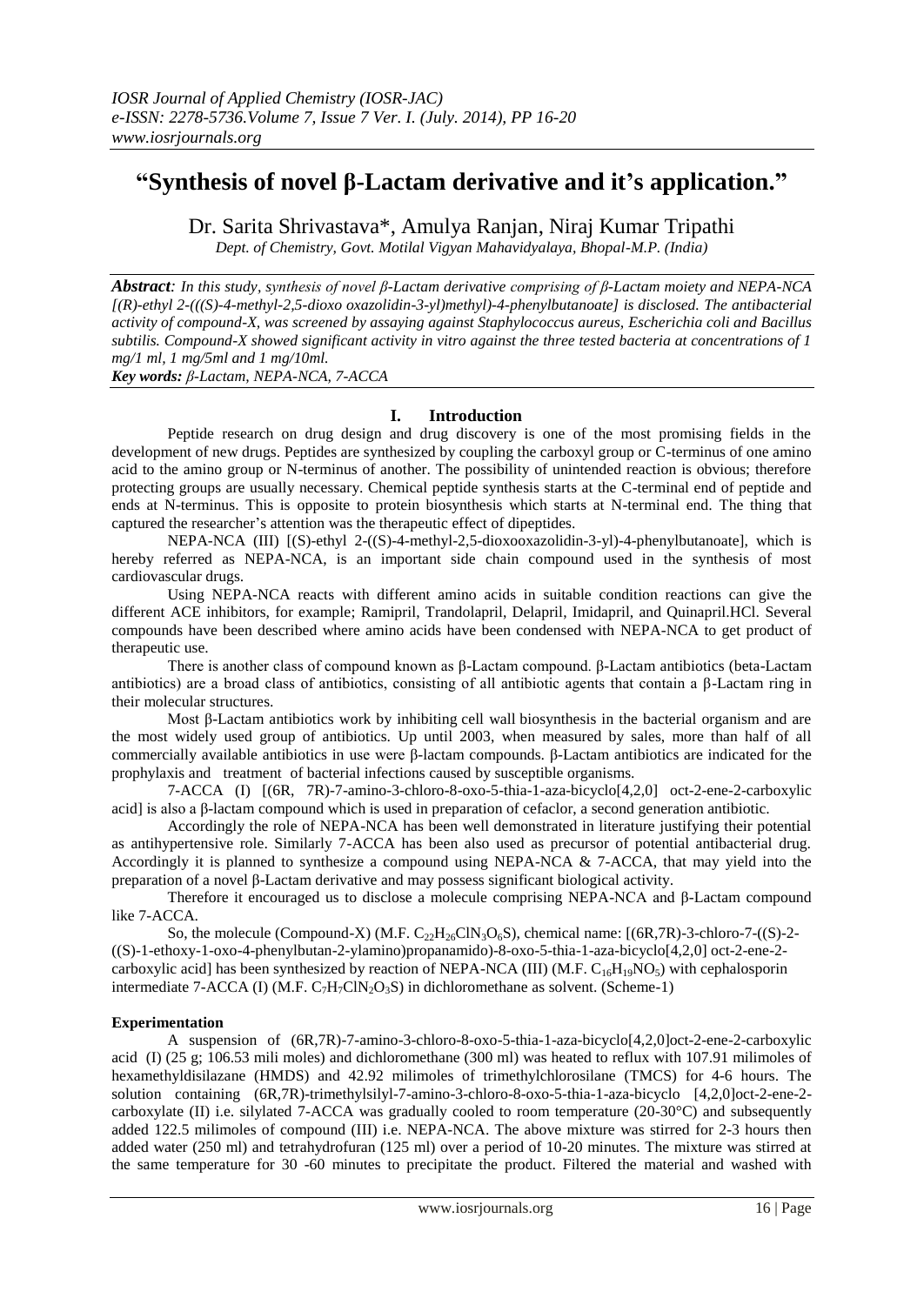dichloromethane (50 ml) followed by water (50 ml) twice. Material was dried under vacuum at 40-45 °C for 5-6 hours (Yield 85-95 % molar).

Antibacterial activity of compound-X was tested by assaying against *Staphylococcus aureus, Escherichia coli* and *Bacillus subtilis*. Synthetic compound-X (1 mg) were immersed in 1 ml, 5 ml and 10 ml of 1% aq. Sodium bicarbonate solution and left at room temperature for one hour so that it get dissolved completely. The bacteria *Staphylococcus aureus, Escherichia coli* and *Bacillus subtilis* were inoculated into separate nutrient broths and incubated at  $27^{\circ}$ C for 24 h. Broth culture of the test bacterium (0.2 ml) was evenly spread on a nutrient agar plate under sterile conditions with the help of sterile glass spreader. Sterile filter paper discs (What man No. 1; 7 mm) were soaked in test of compound-X, allowed to dry it for a few minutes in a sterile Petri dish. Each disc was placed at the center of a nutrient agar plate, which were earlier inoculated with the respected bacterium. Filter paper discs having 50 µm of distilled water and cephalosporin were used separately as controls. All experiments were maintained in triplicate. The Petri dishes were incubated at 27 °C. After 24 h, the diameter of any clear inhibition zone around the discs was measured.

### **II. Result & Discussion**

Spectral analysis was performed to characterize the compound. The characterization of spectral data confirms the structure of product compound-X. 1H-NMR, 13C-NMR, Mass and FTIR exhibited distinct characteristics and confirm the formation of desired product, Compound-X. Also found that the compound have good stability on storage under dry condition at low temperature  $(<8^{\circ}C$ ). However the product molecule is sensitive to moisture and direct sun light. 1H-NMR, 13C-NMR, IR and MASS spectral data of compound (X) are in Table-1, 2, 3 and 4 respectively. Antibacterial activity of compound-X was analyzed by assaying against *Staphylococcus aureus, Escherichia coli* and *Bacillus subtilis*. Compound-X showed significant activity in vitro against the three tested bacteria at concentrations of 1mg/1ml, 1mg/5ml and 1mg/10ml. To determine the antibacterial sensitivity of compound, it was compared with cephalosporin under the same conditions. The degree of antibacterial activity of Compound- X was calculated. The compound-X showed almost similar activity as the cephalosporin at 1mg/1ml (fig.5) and 1mg/5ml but activity at 1mg/10ml was less in compare to cephalosporin at the 1mg/10 ml. The inhibitory zone diameters of compound-X against *Staphylococcus aureus, E. coli* and *Bacillus subtilis* were 10.13 , 9.25 and 10.80mm at 1mg/1ml concentration (fig.5a) while 6.6, 6.0 and 5.8 mm at 1ml/5ml concentration (fig.5b). The concentration 1mg/10ml exhibited very less inhibition for all tested organisms i.e. 1.8, 0.9 and 1.1mm respectively (fig.5c). (Table-5)

#### **Acknowledgements**

We are thankful to Central Drug Research Institute (CDRI), Lucknow for giving the spectral data and analysis.

#### **References**

- [1]. Mehta, Goverdhan; Singh, Vishwakarma in Chemical Society Reviews (2002), 31(6), 324-334
- [2]. Singh, Girij Pal; Wani, Mukesh Jagannath; Lande, Hemraj Mahadeorao; Jain, Adinath Murlidhar; WO 2006085332 A1
- [3]. Wang, Lixin; Li, Xianguo; Cai, Zegui; Wang, Wen; Tian, Fang; CN 101024630 A
- [4]. Ku, Dae Ho; Baek, Yeong Chan; Shin, Yong Bong; KR 2010004315 A
- [5]. Joshi, Narendra Shriram; Bhirud, Shekhar Bhaskar; Ramam, Buddhavarapu Pattabhi; Bodkhe, Arjun Rajaram; IN 2004MU01060 A
- [6]. Birk, Jago Jonathan; Dippold, Michaela; Wiesenberg, Guido L B; Glaser, Bruno; Journal of Chromatography, A (2012), 1242, 1-10
- 
- [7]. Tien, Mong-Jong; Liu, Yu-Liang; US 6541635 B1 20030<br>[8]. Jackson, Bill Grinnell, Ger Offen (1970), DE 1942454 A Jackson, Bill Grinnell, Ger Offen (1970), DE 1942454 A
- [9]. Bijev, A; Radev, I; Borisova,Y Pharmazie (2000), 55(8), 568-571
- [10]. Manca, Antonio; Monguzzi, Riccardo; Zenoni, Maurizio; Marsili, Leonardo, US 20060100424 A1
- [11]. Ishiyama, Tadashi; Ota, Kazumi; Ikeda, Shinya; Mitsutomo, Koichi; JP 2006096679 A
- [12]. Gupta, Niranjan Lal; Prasad, Mohan; Trivedi, Anurag; Rane, Dnyandeo Ragho; IN 184842 A1
- [13]. Lee, Chun Ho; Lee, Won Hee; KR 163211 B1
- [14]. Moon, Soon-Koo; Lee, Kwan-Soon; Kim, Yong-Lip; Jang, Young-Kil; Kim, Maeng-Sub; Lee, Hyang Won; Chun, Jong-Pil; Lee, Jae-Hun; Yu, Seung-Won; Kil, Young-Hwan; KR 9611778 B1
- [15]. Tsuge, Otohiko; Kanemasa, Shuji; Yamada, Toshiaki; Matsuda, Koyo; Journal of Organic Chemistry (1987), 52(12), 2523-30
- [16]. Yoshida, Junichi; Itami, Kenichiro; Kajimoto, Okitsugu; JP 2004323436 A<br>[17]. Khazaei, Ardeshir; Rostami, Amin; Mantashlo, Fatemeh; Phosphorus, Suli
- Khazaei, Ardeshir; Rostami, Amin; Mantashlo, Fatemeh; Phosphorus, Sulfur and Silicon and the Related Elements (2009), 184(9), 2288-2296
- [18]. Wong, Stanislaus S; Hemraj-Benny, Tirandai; US 20090060815 A1
- [19]. Niu, Zhigang; Bai, Songming; Li, Zhigang; Yu, Shuling; CN 101696213 A
- [20]. Prasada Rao, Korrapati V V; Dandala, Ramesh; Handa, Vijay K.; Subramanyeswara Kamat, Anand G; Rao, Inti V; Rani, Ananta; Naidu, Andra; Journal of heterocyclic chemistry, 2007, vol. 44, pp. 1513-1515
- [21]. Takahashi, Satomi; Inoue, Kenji; Yanagida, Yoshifumi; Ohashi, Takehisa; Watanabe, Kiyoshi; Eur. Pat. Appl. (1987), EP 215335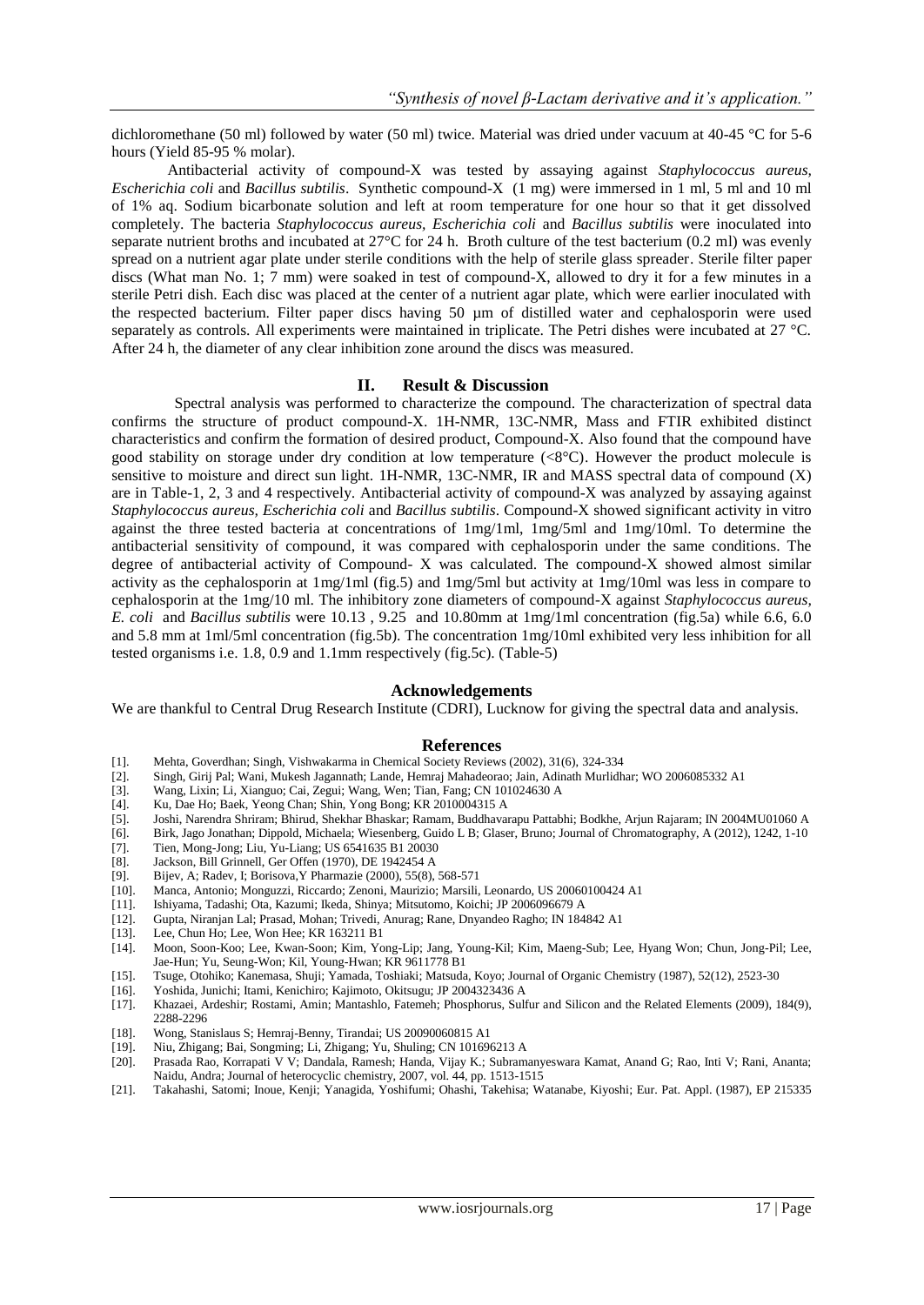

Comp-X

Chemical Structure:



| $1000 \text{ K}$ . $11111001$ $1000$ |             |            |  |  |
|--------------------------------------|-------------|------------|--|--|
| Chemical shift $(\delta)$<br>ppm)    | Assignments |            |  |  |
| 1.979-2.007                          | (d, 3H)     | $H-25$     |  |  |
| 2.172 - 2.210                        | (t, 3H)     | $H-24$     |  |  |
| 2.214-2.312                          | (t, 1H)     | $H-12$     |  |  |
| 2.321-2.402                          | (q, 2H)     | $H-14$     |  |  |
| 2.542-2.624                          | (q, 2H)     | $H-23$     |  |  |
| 3.431-3.534                          | (d, 1H)     |            |  |  |
| 3.692-3.737                          | (d, 1H)     | $H-4$      |  |  |
| 3.824-3.912                          | (q, 1H)     | $H-13$     |  |  |
| 4.021-4.124                          | (d, 1H)     | $H-11$     |  |  |
| 4.221-4.324                          | (t, 2H)     | $H-15$     |  |  |
| $4.846 - 5.111$                      | (d, 1H)     | $H-6$      |  |  |
| 5.123-5.147                          | (2d, 1H)    | H-7        |  |  |
| 5.214 - 5.224                        | (t, 1H)     | H-19       |  |  |
| 5.862-5.941                          | (d, 2H)     | H-17, H-21 |  |  |
| $6.212 - 6.252$                      | (d, 2H)     | H-18, H-20 |  |  |

## Table-1: 1H NMR $\cdot$  In D<sub>2</sub>O

# Table-2: 13C NMR:

| Chemical shift<br>$(\delta$ ppm) | Carbon assignment |  |  |
|----------------------------------|-------------------|--|--|
| 20.40                            | $C-24$            |  |  |
| 25.17                            | $C-25$            |  |  |
| 58.34                            | $C-15$            |  |  |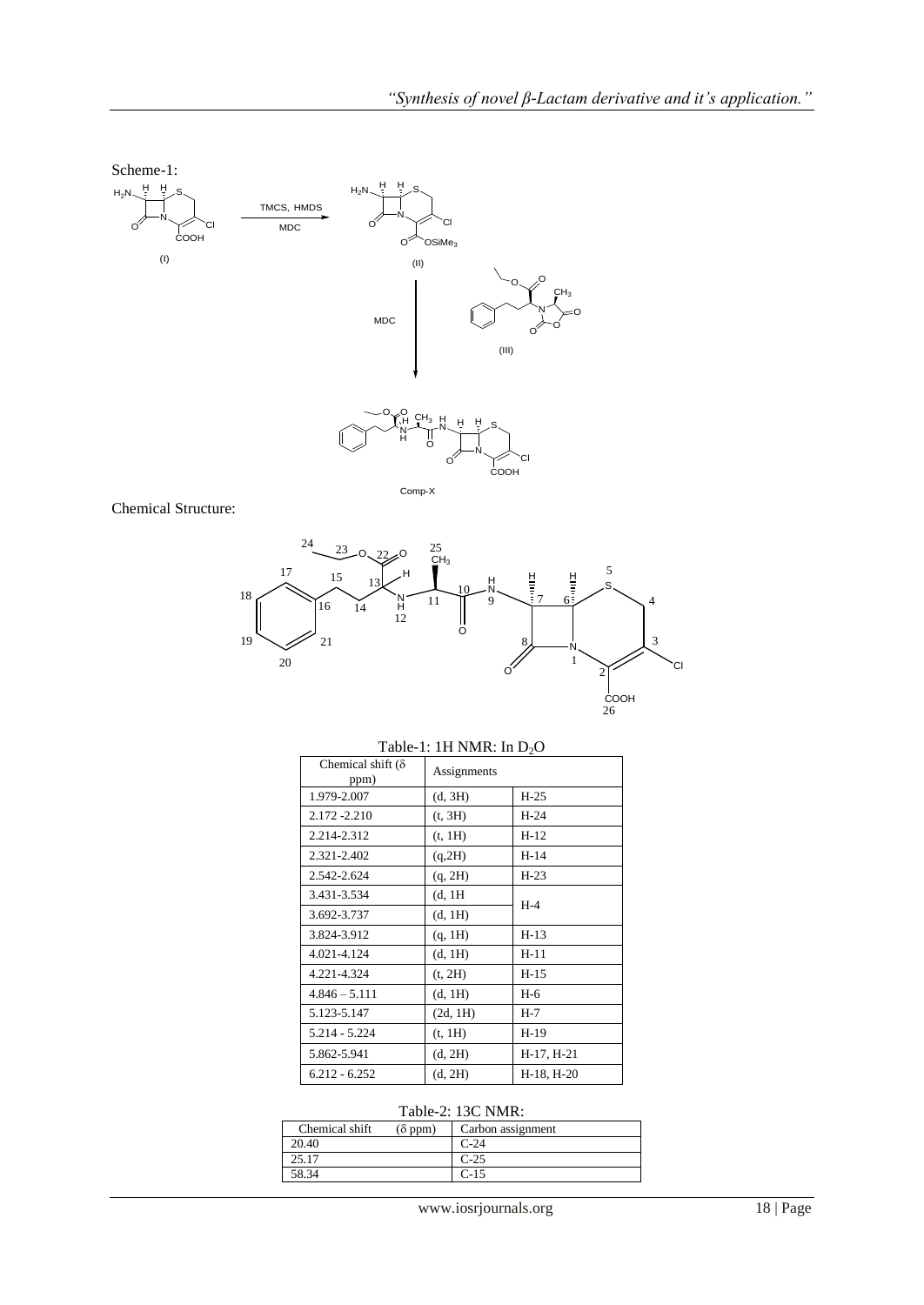|  | "Synthesis of novel $\beta$ -Lactam derivative and it's application." |
|--|-----------------------------------------------------------------------|
|  |                                                                       |

| 58.75  | $C-4$           |
|--------|-----------------|
| 61.10  | $C-14$          |
| 61.84  | $C-11$          |
| 62.03  | $C-13$          |
| 62.31  | $C-6$           |
| 64.30  | $C-7$           |
| 115.98 | $C-2$           |
| 116.25 | $C-3$           |
| 126.34 | $C-19$          |
| 128.74 | $C-17, C-21$    |
| 131.53 | $C-18$ , $C-20$ |
| 161.49 | $C-16$          |
| 162.96 | $C-8$           |
| 167.67 | $C-26$          |
| 168.84 | $C-22$          |
| 174.16 | $C-10$          |
| 174.16 | $C-8$           |

# Table-3: IR: Frequency Assignment:

| Functional groups    | Wave number      |  |
|----------------------|------------------|--|
|                      | $(cm-1)$         |  |
| N-H stretch of amide | 3229             |  |
| C-H stretching       | 3028, 2981, 2936 |  |
| $C=O$ stretching     | 1787, 1740, 1701 |  |
| C-H bending          | 1496, 1460       |  |
| C-O stretching       | 1122, 1099       |  |
|                      |                  |  |

## Table-4: Mass:

|                   | Compound X        |                | Standard Cephalosporin |                |                |                   |
|-------------------|-------------------|----------------|------------------------|----------------|----------------|-------------------|
|                   | Inhibition        | Inhibition     | Inhibition             | Inhibition     | Inhibition     | Inhibition        |
| Name of Bacteria  | activity in mm at | activity in mm | activity in mm         | activity in mm | activity in mm | activity in mm at |
|                   | $1mg/1ml$ conc.   | at $1mg/5ml$   | at $1mg/10ml$          | at $1mg/1ml$   | at $1mg/5ml$   | $1mg/10ml$ conc.  |
|                   |                   | conc.          | conc.                  | conc.          | conc.          |                   |
| Staphylococcus    | 10.13             | 6.6            | 1.80                   | 11.0           | 7.5            | 7.0               |
| aureus            |                   |                |                        |                |                |                   |
| Escherichia coli  | 9.25              | 6.0            | 0.9                    | 9.5            | 7.0            | 6.3               |
| Bacillus subtilis | 10.80             | 5.8            | 1.1                    | 11.0           | 7.0            | 6.5               |

ESI mode, m/z  $C_{22}H_{26}CIN_3O_6S$ : calculated: 495.12 Found (M+H)<sup>+</sup>: 496.1

Table-5: Biological Activity:



# Fig. 5a. Antibacterial activity of compound X and Cephalosporin at 1mg/1ml.